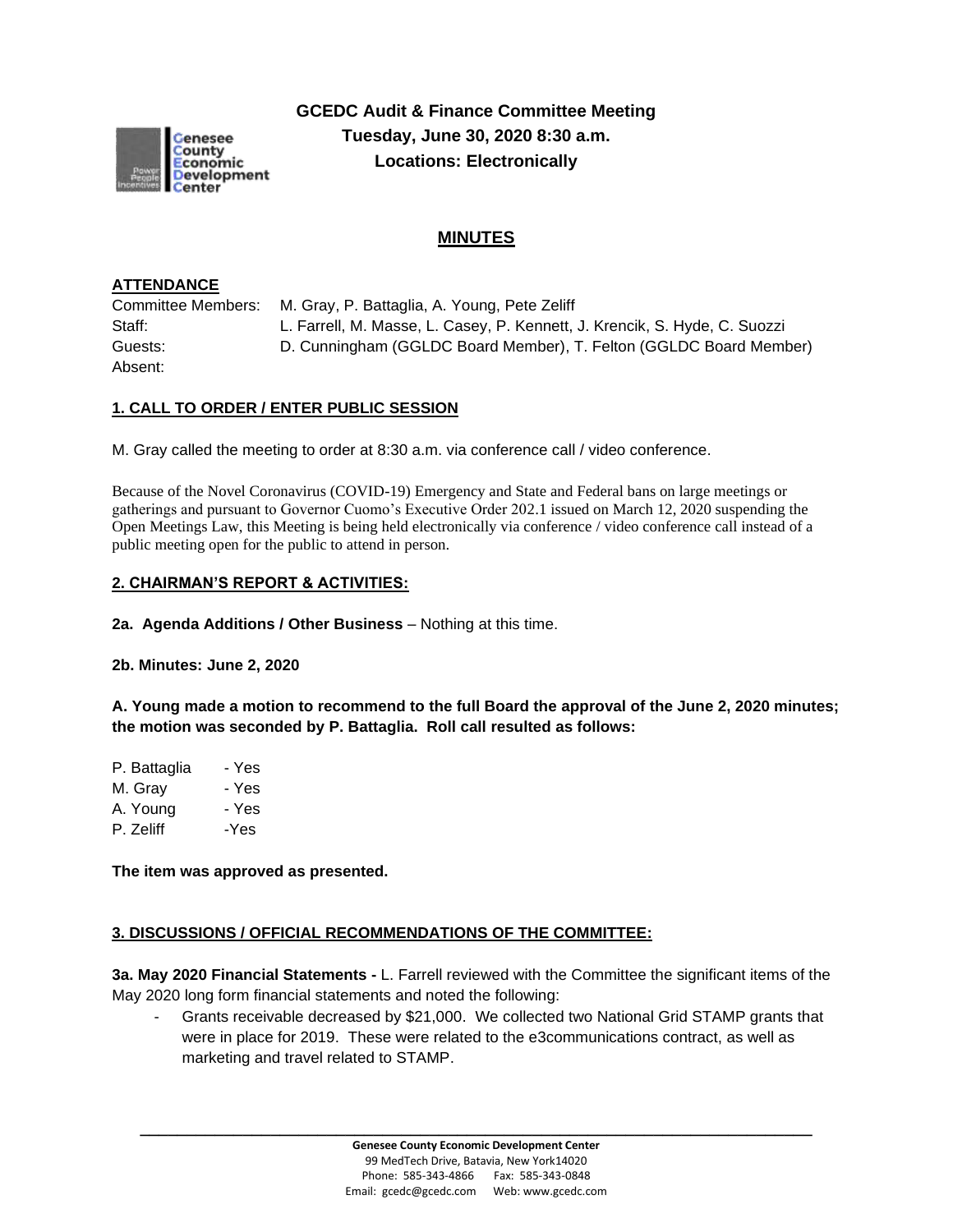- On land held for development and sale there was only a small change. There were capitalizable costs in May that related to the GURFs that were processed for STAMP expenditures.
- On liabilities, accrued expenses increased for the monthly NYS Retirement accrual that is paid annually in December.
- On the operating fund, no projects closed in May. However, all projects that have been discussed at the last few meetings are still on track to close.
- Operating expenses are as expected per the budget. There are only a few line items that are over budget for this time of year. These are front loaded expenditures, which are where we would expect them to be at this time of year.
- On the real estate development fund, funds are being spent on the Corfu Wastewater Treatment Facility Construction Expansion. The Town of Pembroke funds that are held in the EDC were committed, which was a balance of about \$15,000. We are starting to see larger expenditures for this mostly on the LDC side.
- On the STAMP fund, there were two GURFs approved. The Del Mar Farms Land purchase was approved as part of the most recent submittal. The closing will take place today.
- On the other funds, there is little activity and expenditures are on track. Some expenditures are very low, including Travel and Conferences and Meetings.

## **P. Battaglia made a motion to recommend to the full Board the approval of the May 2020 Financial Statements; the motion was seconded by A. Young. Roll call resulted as follows:**

| P. Battaglia | - Yes |
|--------------|-------|
| M. Gray      | - Yes |
| A. Young     | - Yes |
| P. Zeliff    | - Yes |
|              |       |

**3b. Assessment of the Effectiveness of Internal Controls –** L. Farrell shared that Public Authorities Law requires all public authorities to complete an annual assessment of the effectiveness of their internal control structures and procedures.

The 2020 Assessment of the Effectiveness of Internal Controls identifies and summarizes the controls in place for major business functions. A list of vendors that can be paid online is included as part of the narrative. There were no changes from 2019 to this year; however, it was noted that the document references the title of "Staff Accountant." "Staff Accountant" should be replaced with "Finance Assistant."

**P. Battaglia made a motion to approve the Assessment of the Effectiveness of Internal Controls with the above-mentioned amendment; the motion was seconded by A. Young. Roll call resulted as follows:**

| P. Battaglia | - Yes |
|--------------|-------|
| M. Gray      | - Yes |
| A. Young     | - Yes |
| P. Zeliff    | - Yes |
|              |       |

**3c. \$33M STAMP Grant Review –** L. Farrell stated that the status of the \$33M ESD Grant has been provided in the packet for the Committee to review and track progress. The Del Mar Farms Land

**\_\_\_\_\_\_\_\_\_\_\_\_\_\_\_\_\_\_\_\_\_\_\_\_\_\_\_\_\_\_\_\_\_\_\_\_\_\_\_\_\_\_\_\_\_\_\_\_\_\_\_\_\_\_\_\_\_\_\_\_\_\_\_\_\_\_\_\_\_\_\_\_**